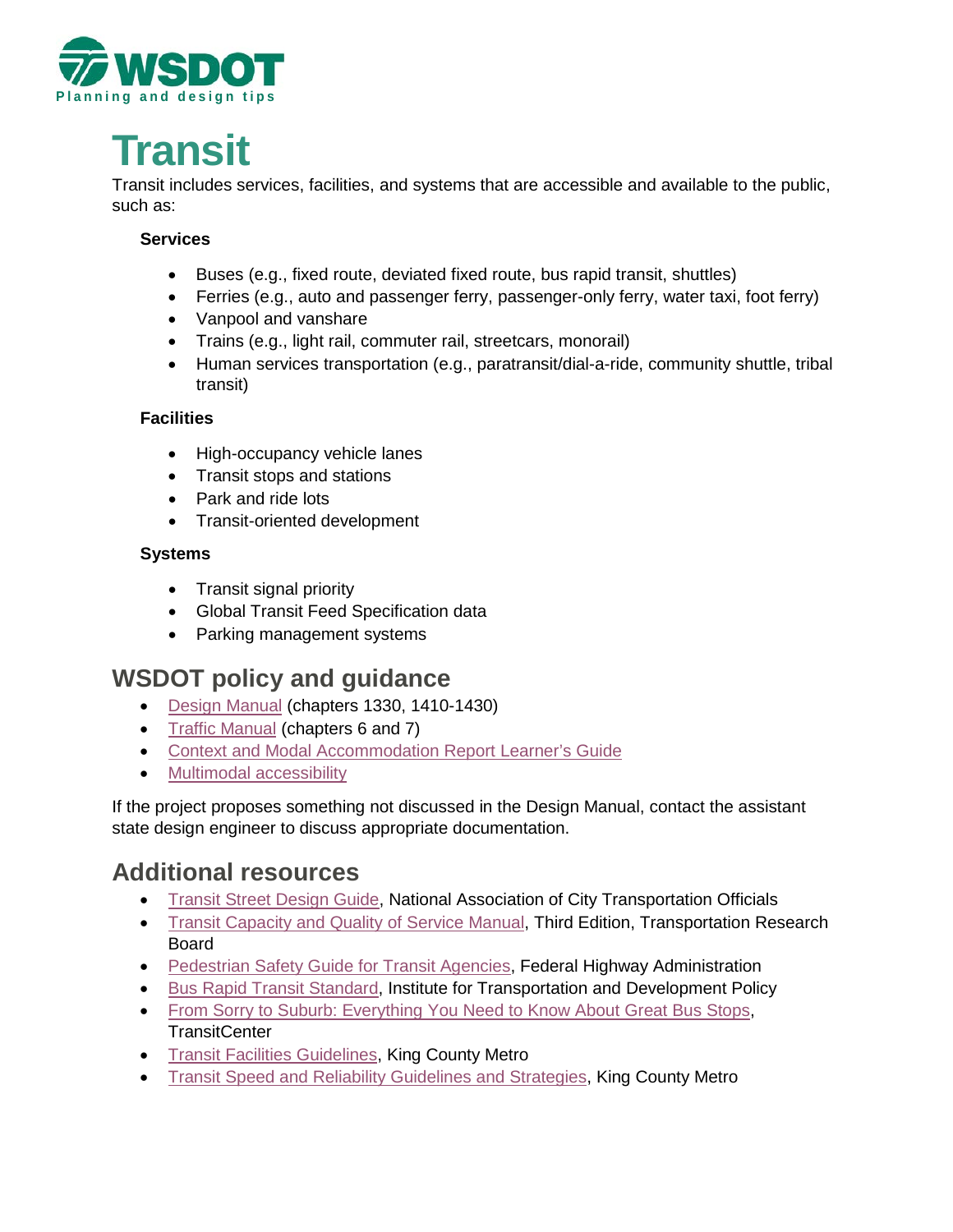## **User tips**

In congested corridors, transit plays a key role in increasing person throughput without additional single-occupancy vehicle trips.

When planning and designing transportation projects, work with local transit providers to integrate transit into the project and build community support. Transit providers typically include public transit agencies, human services transportation providers, local jurisdictions, regional and metropolitan planning organizations, and any other providers of transit services available to the general public (e.g., airport shuttles).

Contact local transit providers early to understand factors that affect their operations, as well as their plans for the future. Invite these stakeholders to provide expertise beyond fixed route transit (e.g., paratransit, access to transit, vanpooling, transportation demand management).

Use equity and consider all transportation-system users with an emphasis on historically disadvantaged populations. Understand in your considerations that transit is the primary form of mobility for many people with special transportation needs, including people with low incomes, people with disabilities, and seniors.

#### Design for future transit service

Design for future transit service, not just the current service.

The useful life of a WSDOT project is often decades. Because of this, it is important to understand long-range plans for transit.

To learn about future transit plans for a corridor, speak directly with public transit agency staff. Additionally, review the regional transportation plan, local human services transportation plan, long-range transit plans, and the transit development plans for the corridor.

#### Consider more than fixed route transit

While it is important to consider all fixed route transit service that operates on a corridor, you should also consider:

- Transit-friendly intersection design and signal timing.
- Pathways to transit stops and stations for pedestrians, bicyclists, people with disabilities, and people using park and ride lots.
- Deadheads (i.e., transit that moves without passengers aboard to get to a route or service facility).
- Layovers (i.e., transit vehicles that are briefly stored on or near the corridor).
- Vanpool parking, speed, and reliability.
- Human services transportation speed, reliability, and access to key origins and destinations.
- Transfers between transit services and waiting areas.

#### Design to improve transit speed and reliability

Transit speed and reliability improvements increase the appeal of transit and reduce the cost of transit by improving efficiency. Design to improve transit reliability now and in the future. For urban transit, getting to a destination faster means removing sources of delay rather than raising top travel speeds.